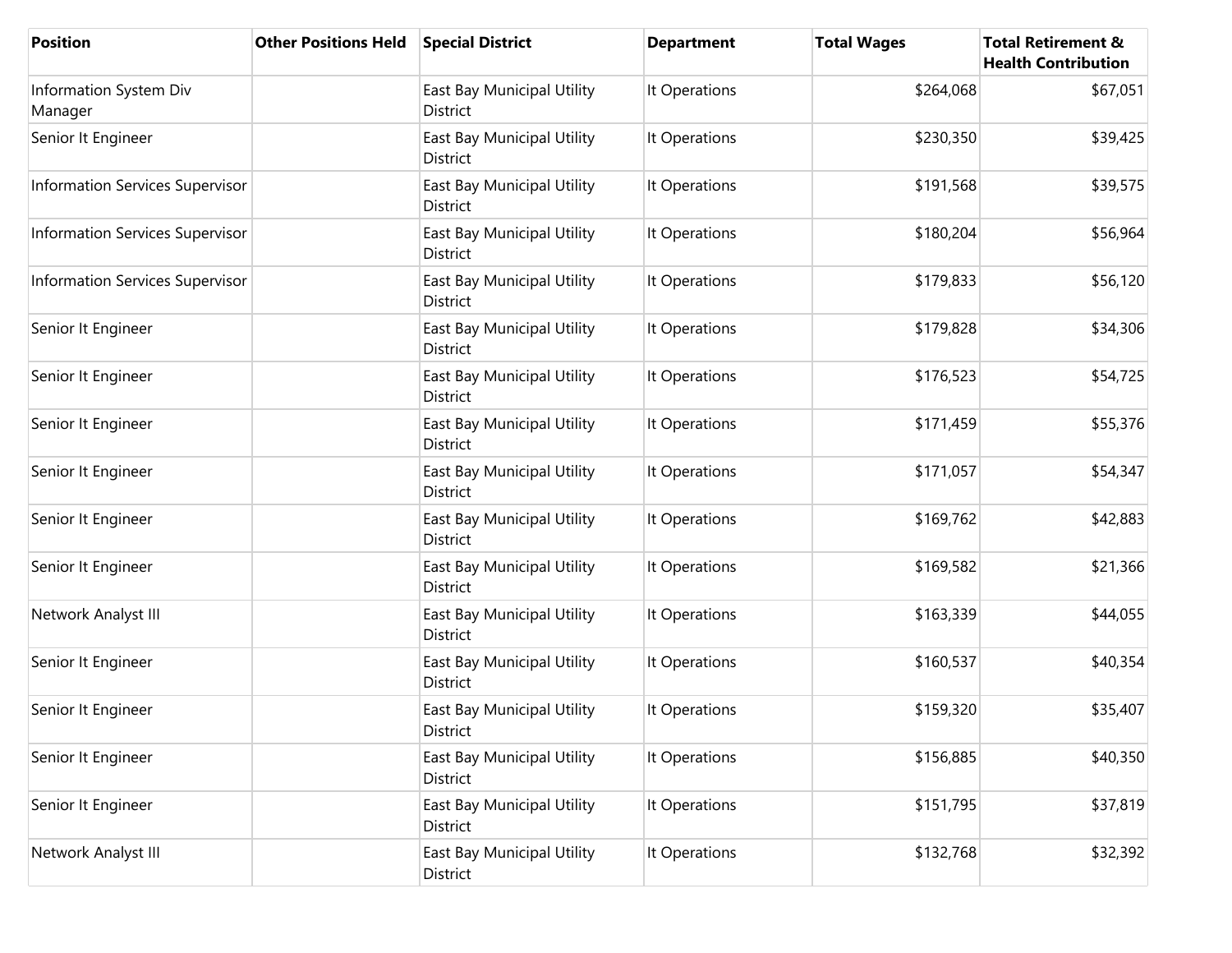| Network Analyst II                       | East Bay Municipal Utility<br>District | It Operations | \$129,344 | \$49,207 |
|------------------------------------------|----------------------------------------|---------------|-----------|----------|
| It Engineer II                           | East Bay Municipal Utility<br>District | It Operations | \$127,955 | \$52,194 |
| It Engineer II                           | East Bay Municipal Utility<br>District | It Operations | \$127,612 | \$48,623 |
| Network Analyst II                       | East Bay Municipal Utility<br>District | It Operations | \$125,997 | \$19,421 |
| It Engineer II                           | East Bay Municipal Utility<br>District | It Operations | \$123,375 | \$26,285 |
| It Engineer II                           | East Bay Municipal Utility<br>District | It Operations | \$121,516 | \$39,133 |
| Senior It Engineer                       | East Bay Municipal Utility<br>District | It Operations | \$121,034 | \$41,707 |
| Network Analyst II                       | East Bay Municipal Utility<br>District | It Operations | \$119,234 | \$20,878 |
| Network Analyst II                       | East Bay Municipal Utility<br>District | It Operations | \$118,315 | \$38,662 |
| Network Analyst II                       | East Bay Municipal Utility<br>District | It Operations | \$117,547 | \$46,691 |
| Network Analyst II                       | East Bay Municipal Utility<br>District | It Operations | \$107,298 | \$18,519 |
| Network Analyst II                       | East Bay Municipal Utility<br>District | It Operations | \$102,462 | \$36,740 |
| Information Systems Spec III             | East Bay Municipal Utility<br>District | It Operations | \$99,740  | \$30,747 |
| <b>Computer Operations</b><br>Technician | East Bay Municipal Utility<br>District | It Operations | \$98,809  | \$29,236 |
| <b>Computer Operations</b><br>Technician | East Bay Municipal Utility<br>District | It Operations | \$95,954  | \$39,925 |
| Network Analyst II                       | East Bay Municipal Utility<br>District | It Operations | \$87,628  | \$22,501 |
| <b>Supervising Systems</b><br>Programmer | East Bay Municipal Utility<br>District | It Operations | \$85,316  | \$33,268 |
| Network Analyst II                       | East Bay Municipal Utility<br>District | It Operations | \$83,389  | \$31,378 |